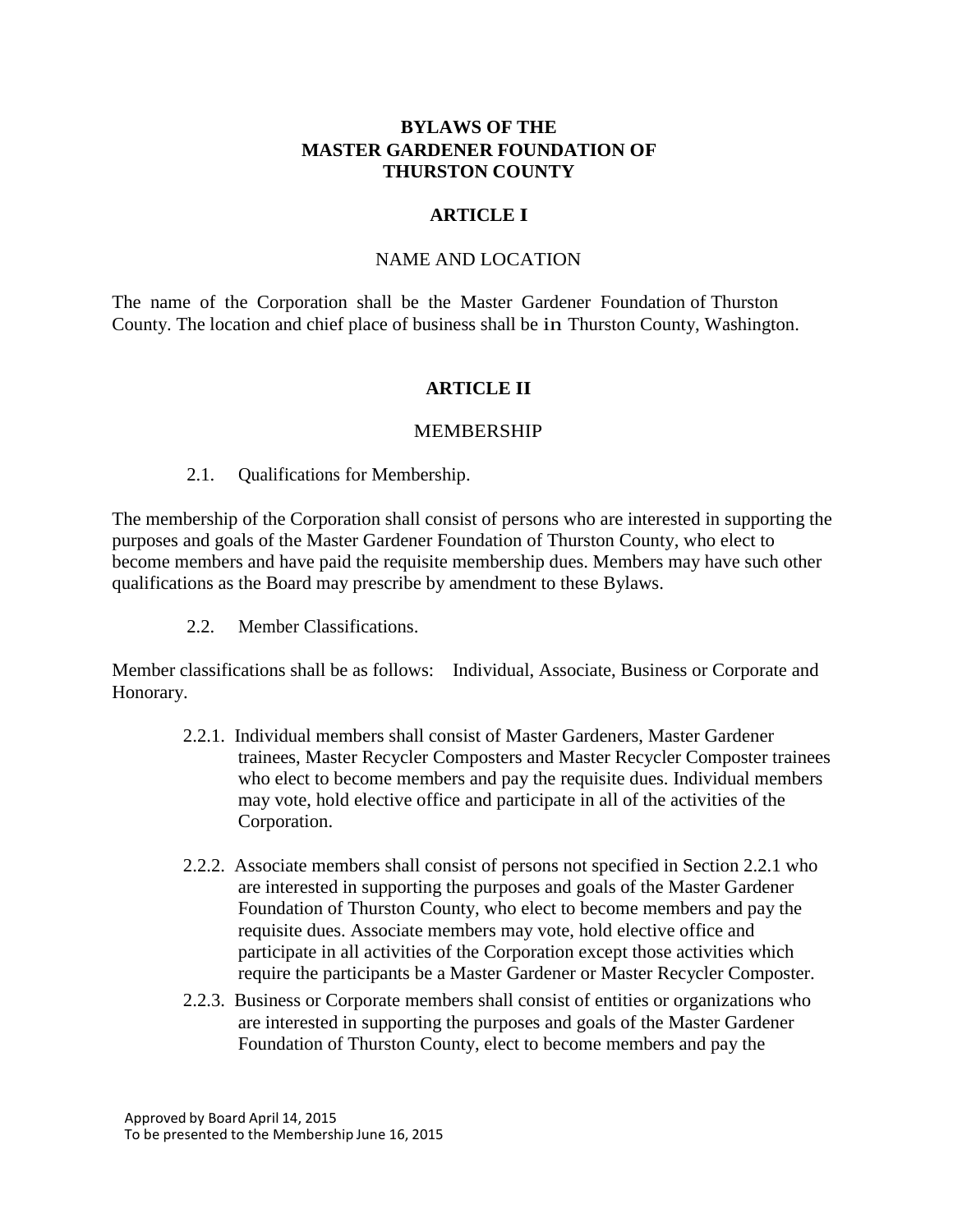requisite dues. Business and corporate members may vote and hold elective office.

2.2.4. Honorary members shall consist of persons selected by the Board of Directors of the Corporation because of outstanding or special service to the Master Gardener Foundation of Thurston County. The Foundation board may also designate trainees as honorary members during the first year of their training **period.** Honorary members may not vote or hold elective office.

# **ARTICLE III**

## DUES

3.1. Annual Dues for membership.

Annual dues for membership shall be set by the Foundation Board after evaluating the Foundation's financial situation. The Foundation board shall give notice of any increase in dues to the Foundation members no later than November 15 for increases to be effective beginning the following calendar year. to the corporation are as follows: Individual and Associate members \$10

**Business or Corporate members** 

3.2. New Member dues.

Dues for new members are payable with the application for membership. However, for those applying for membership between July 1 and December 31, the dues for that year will be reduced by half. to:

> **Individual and associate members Business or corporate members**

3.3. Continuing member dues.

For continuing members, dues are payable annually by January 31 and become delinquent if not paid within 30 days. Members whose dues are delinquent will be dropped from the membership list and will no longer be entitled to vote.

3.4. Honorary members are not required to pay dues.

3.5. This Article shall become effective for dues owed for calendar year 2016. January 1, 2006.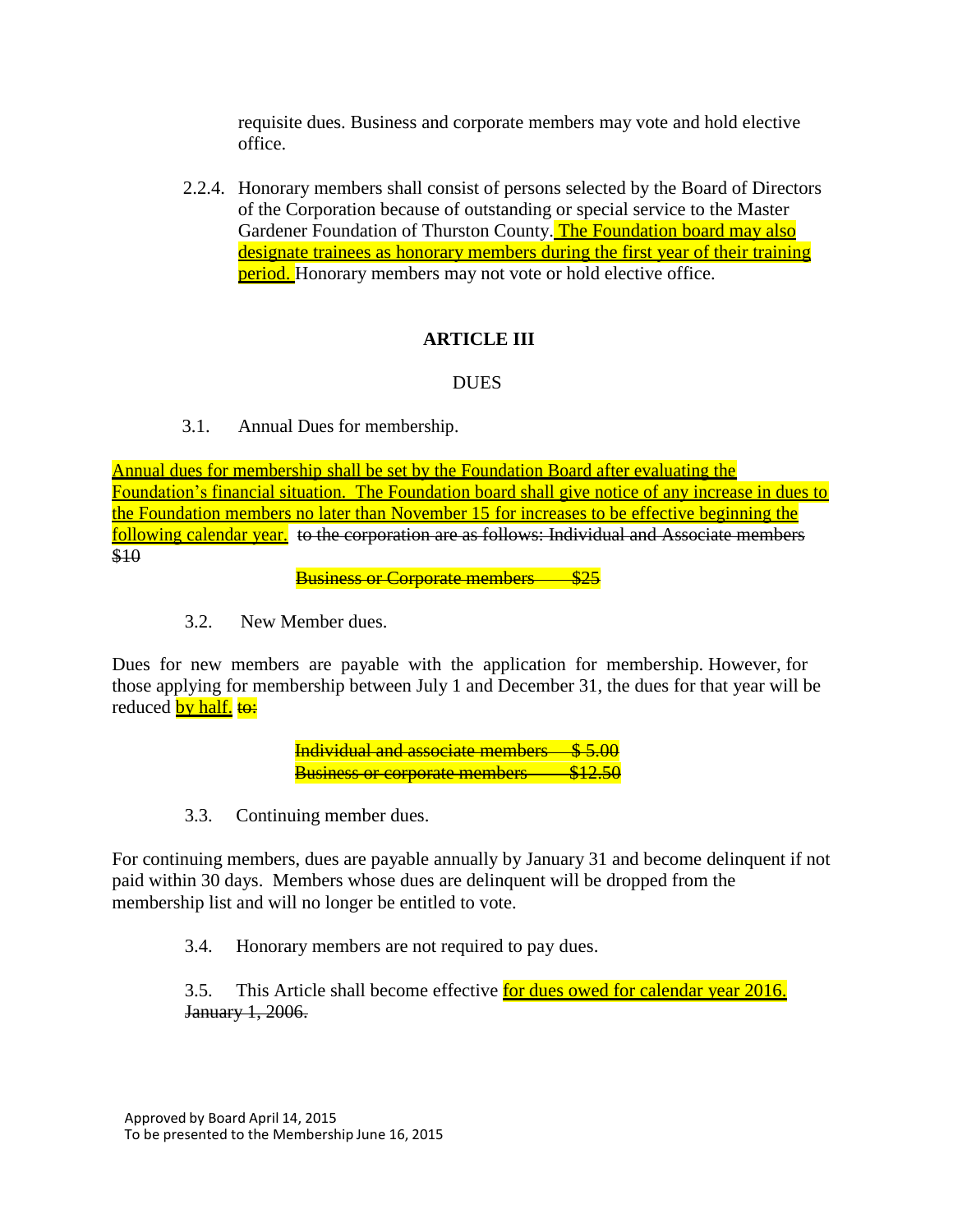# **ARTICLE IV**

# VOTING RIGHTS

Each member entitled to vote with respect to the subject matter of an Issue submitted to the members shall be entitled to one vote upon each such issue.

Each member entitled to vote at an election of Officers/Directors may cast one vote for as many persons as there are Officers/Directors to be elected and for whose election such member has a right to vote.

## **ARTICLE V**

### **MEETINGS**

### 5.1. Annual Meeting.

The annual meeting of the members shall be held in the month of December each year for the purpose of electing the Directors/Officers of the Corporation and transacting such other business as may properly come before the meeting.

5.2. Special Meetings.

The President, the Board, or not less than 10% of the members entitled to vote at such meeting may call special meetings of the members for any purpose.

5.3. Place of Meetings.

The meetings shall be held at such place within Thurston County, Washington, as designated by the Board, or by the members entitled to call a meeting of the members.

5.4. Notice of Meetings.

The President, the Secretary or the Board shall cause to be delivered to each member entitled to notice of or to vote at the meeting, not less than 10 nor more than 40 days before the meeting, written notice of the membership meeting either by mail or electronic mail (unless a member has specifically notified the foundation that notice must be sent through the U.S. Post Office where documented that electronic notice is acceptable to the member), stating the place, date and time of the meeting, and in the case of a special meeting, the purpose or purposes for which the meeting is cal1ed. At any time, upon the written request of not less than 10% of the members entitled to vote at the meeting, it shall be the duty of the Secretary to give notice of a special meeting of the members to be held at such date, time and place as the Secretary may fix, not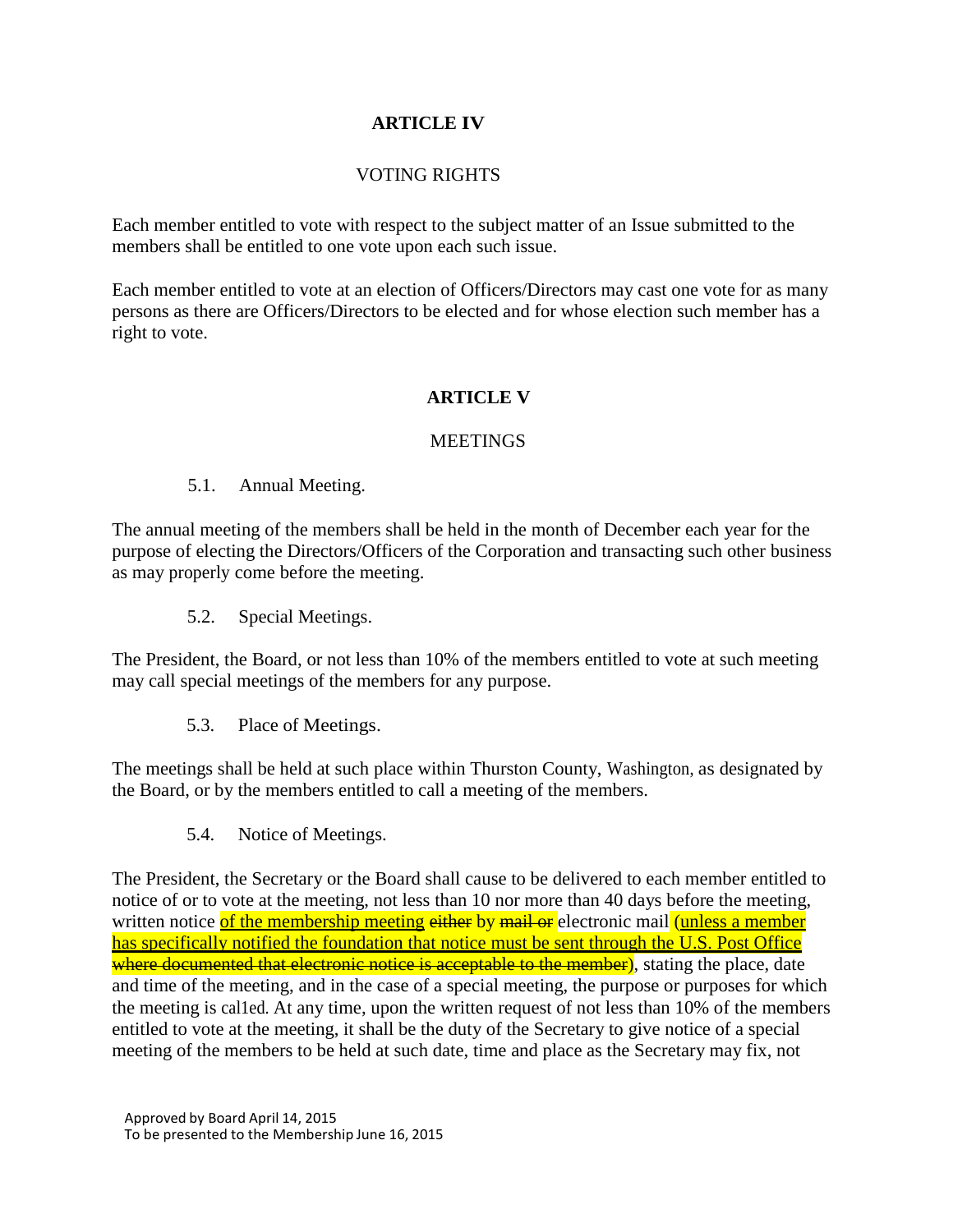less than 10 nor more than 40 days after receipt of such notice. If the Secretary shall neglect or refuse to issue such notice, the person or persons making the request may do so and may set the date, time and place for such meeting. If such notice is mailed, it shall be deemed delivered when deposited in the office government mail, with postage prepaid, properly addressed to the member at his or her address as it appears in the records of the Corporation.

# 5.5. Quorum.

At any duly held meeting of the members of the Corporation, ten percent (10%) of the members who are entitled to vote shall be sufficient to constitute a quorum for the transaction of business. A simple majority of the members present who are entitled to vote is necessary to approve a motion.

# **ARTICLE VI**

## BOARD OF DIRECTORS

## 6.1. Board of Directors.

The Board of Directors shall consist of the duly elected or appointed Officers of the Corporation. The number and makeup of the Directors of the Corporation may be changed from time to time by amendment of these Bylaws.

The members of the Board of Directors must be members of the Corporation, as defined in Article II of these Bylaws.

## 6.2. Powers.

The Board of Directors shall have all the powers and duties necessary, incident to or appropriate for the management and administration of the affairs of the Corporation. Such powers shall include the following:

- 6.2.1. On behalf of the Corporation, the Board may receive and administer funds and other assets.
- 6.2.2. With the consent of the Corporation, the Board shall have power to sell or dispose of the whole or any part of property, either real or personal, which the Corporation may own.
- 6.2.3. The Board shall serve in an advisory capacity to the Thurston County Master Gardener Program of Washington State University Extension and the Thurston County Master Recycler Composter Program.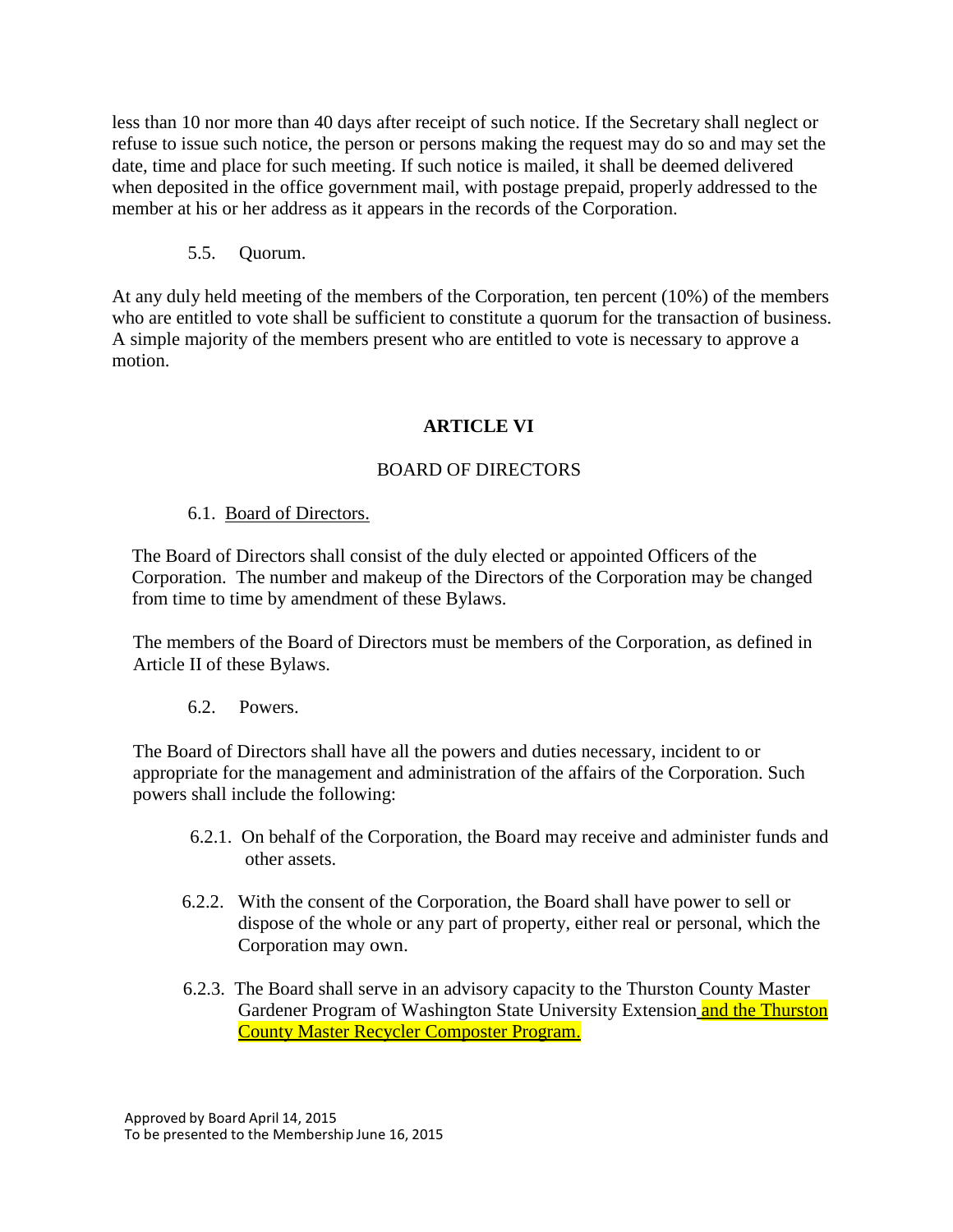- 6.2.4. The Board shall have the authority to enter into such agreements, with Thurston County Master Gardener Program of the Washington State University Extension as is deemed by the Board to be in the best interest of the Corporation and the Thurston County Master Gardener Program of Washington State University Extension.
- 6.2.5. The Board may accept on behalf of the Corporation any contribution, gift, bequest, or devise for the general purposes or for any special purpose of the Corporation.
- 6.3. Terms of Office.

Unless a Director dies, resigns or is removed, the terms of office shall be as specified below:

The elected Directors/Officers shall serve for periods as specified in Artic1e VII.

6.4. Voting.

All elected and appointed Officers are able to cast votes at meetings.

6.5. Removal of Directors

A Director may be removed from office, at a meeting of the elected Directors/Officers called expressly for that purpose, by a vote of two-thirds of the elected Directors/Officers.

6.6. Vacancies

A vacancy in the position of any Director may be filled by a majority vote of the remaining elected Directors/Officers. The new Director will serve for the unexpired term of his or her predecessor on the Board.

6.7. Regular Meetings.

The Board shall determine the date, time and place for holding of regular meetings of the Board.

6.8. Special Meetings.

Special meetings of the Board or any committee designated and appointed by the Board may be called by or at the written request of the President or any two Directors, or in the case of a committee meeting, by the chairman of the committee. The person or persons authorized to call special meetings may fix the date, time, place and or method of the meeting.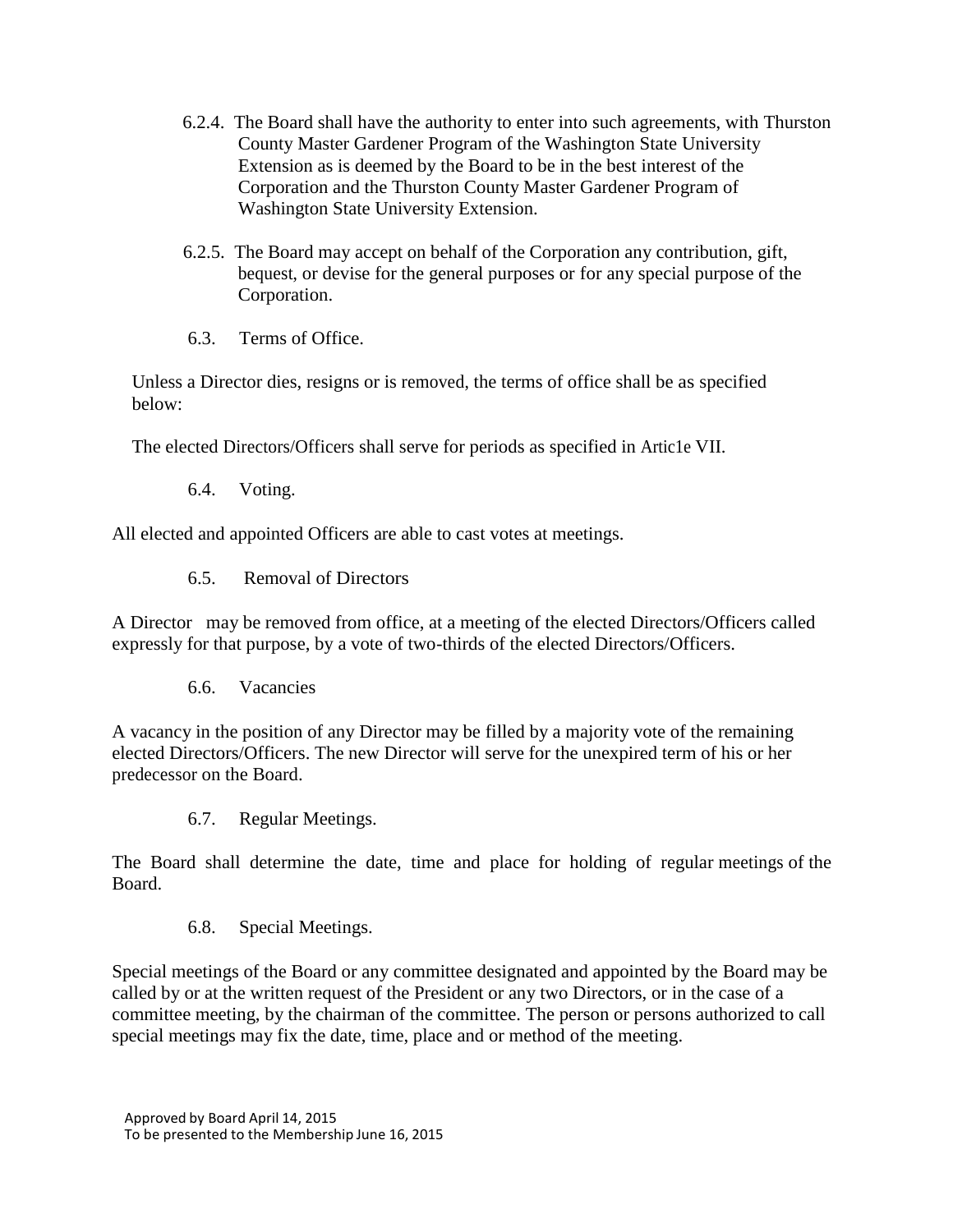#### 6.9. Quorum.

A quorum of the Board shall consist of no less than half of the members of the Board. If less than a quorum is present at any meeting of the Board, the members present may adjourn the meeting.

### **ARTICLE VII**

### **OFFICERS**

### 7.1. Officers.

The Officers of the Corporation shall consist of a President, Vice President, Secretary, Treasurer, State Representative to the Master Gardener Foundation of Washington State, Member-at-Large, Past President, President Elect, and Treasurer Elect.

7.2. Terms of Office.

Each Officer shall serve a two-year term, with the exception of the President, who shall serve one year as President Elect, two years as **acting** President, and one year as Past President. In addition, the position of Treasurer Elect will be filled for one year as needed. Except for the President who may serve only one term, each Officer may serve up to two consecutive terms.

If an officer serving their first term on the Board determines that they wish to run for President Elect, then the Board of Directors may appoint, or the membership may elect, a successor to hold office for the unexpired term of the position which will become vacant.

Once an officer has served the maximum number of terms, they must take one year sabbatical before running for office.

The terms for President Elect, Vice President, Treasurer Elect, State Representative and Member-at-Large shall begin in even years. The terms for President, Past President, Secretary and Treasurer shall begin in odd years.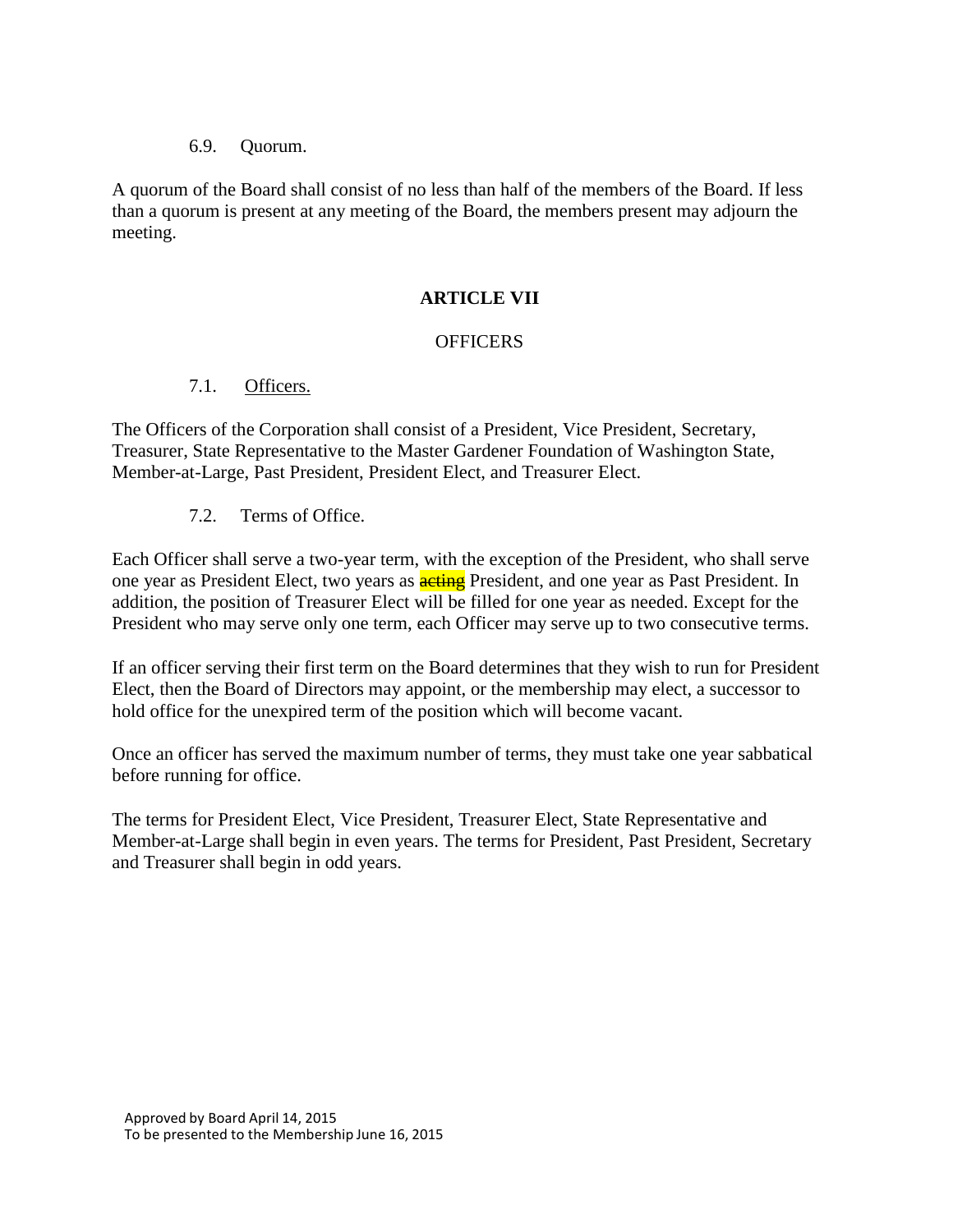- 7.3. Duties and Powers of Officers.
	- 7.3.1. President. The President shall be the chief executive officer of the Corporation and subject to the Board's control, shall supervise and control all of the assets, business and affairs of the Corporation. The President shall preside over meetings of the members and the Board. In general, the President shall perform all of the duties incident to the office of President.
	- 7.3.2. President Elect. The President Elect shall be in training for one year in preparation for taking the office of President. In the event of death, resignation or incapacity of the President, the President Elect shall take over the duties of the Vice President. In addition, the President Elect shall perform the entire duties incident to the office of President Elect including chairing of the Nominations Committee, or as may be assigned by the President or Board.
	- 7.3.3. Past President. The Past President shall serve for one year after the President Elect takes the office of President, with the duties of maintaining historical context and guiding the President as appropriate. In addition, the Past President shall perform all of the duties incident to the office of Past President including chairing of the Nominations Committee, or as may be assigned by the President or Board.
	- 7.3.4. Vice President. In the event of death, resignation, or incapacity of the President, the Vice President shall perform the duties of the President to the end of the term or until the President Elect is due to take office, whichever is less. In addition, the Vice President may preside over meetings of the members or the Board in the President's absence. In addition, the Vice President shall perform all of the duties incident to the office of Vice President, or as may be assigned by the President or Board.
	- 7.3.5. Secretary. The Secretary shall keep minutes of the meetings of the members and the Board; shall see that all notices are duly given in accordance with the provisions of these Bylaws or as required by law; act as custodian of the corporate records of the Corporation; and perform all of the duties incident to the office of Secretary or as may be assigned by the President or Board.
	- 7.3.6. Treasurer. The Treasurer shall have charge and custody of and be responsible for all funds and securities of the corporation; receive and give receipts for monies due and payable to the Corporation from any source whatsoever; deposit monies in the name of the Corporation in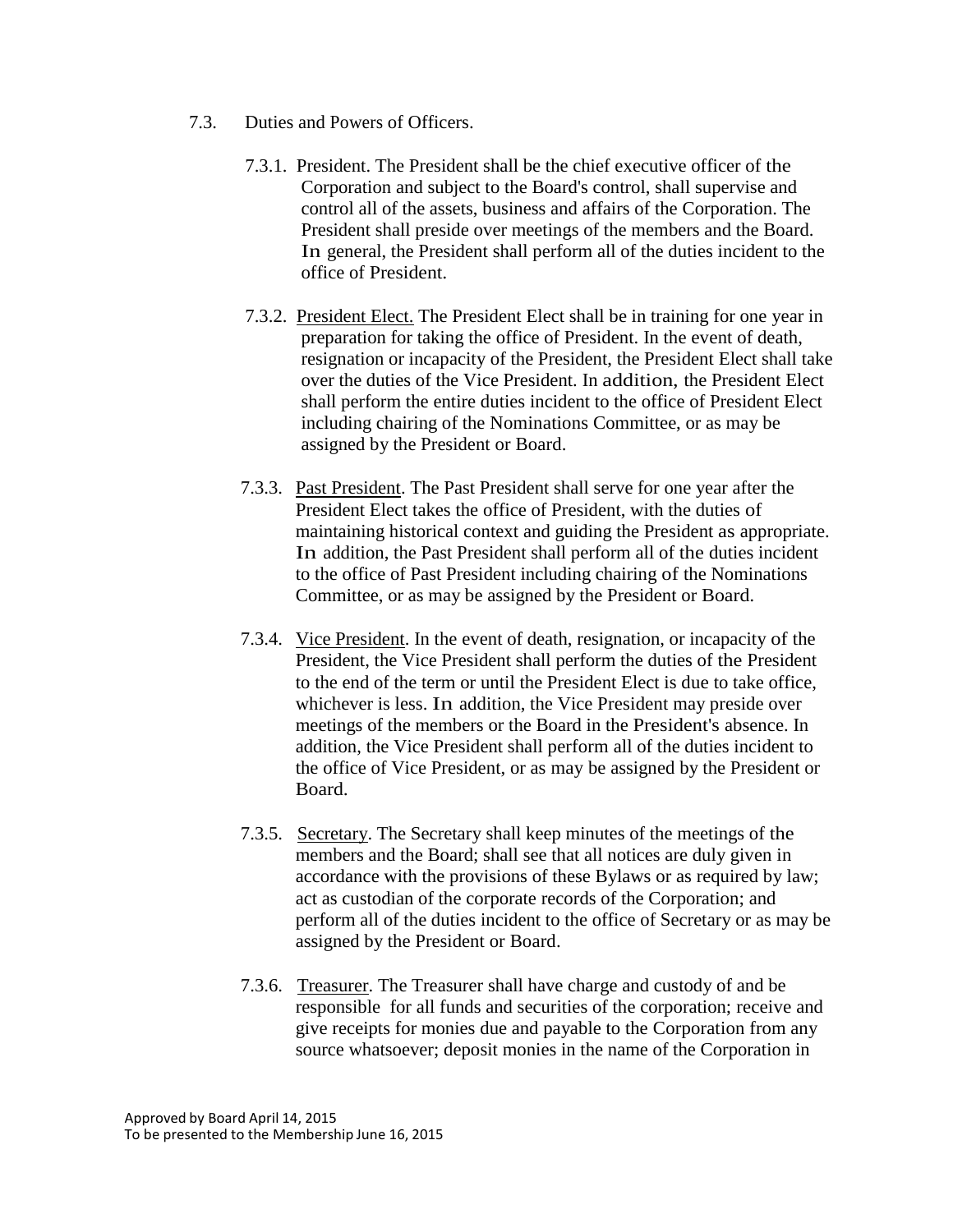banks, trust companies or other depositories as selected by the Board or in accordance with the provisions of these Bylaws; keep records of the payment of dues and fees by the members; and perform all of the duties incident to the office of Treasurer or as may be assigned by the President or Board.

- 7.3.7. Treasurer Elect. The Treasurer Elect shall be in training for one year in preparation for taking the office of Treasurer. The Treasurer Elect shall perform all of the duties incident to the office of Treasurer Elect, or as may be assigned by the President or Board.
- 7.3.8. State Representative to the Master Gardener Foundation of Washington State. The State Representative shall **represent the Master Gardener Foundation of Thurston County at attend-**State Foundation meetings and represent the Master Gardener Foundation of Thurston County, and perform all of the duties incident to the office of State Representative, or as may be assigned by the President or Board.
- 7.3.9. Member-at-Large. The Member-at-Large shall represent the interests of the general membership. As such, the Member-at-Large serves as a liaison between the Board and the membership and also serves on committees, and may conduct projects. In addition, the Member-at-Large shall perform all of the duties incident to the office of Memberat-Large, or as may be assigned by the President or Board.
- 7.4. Nomination and Election of Officers.
	- 7.4.1. Nominations Committee. The President Elect or Past President, with the concurrence of the other Board members, shall appoint a temporary Nominations Committee. The purpose of the committee is to nominate one or more members of the Corporation for each office on the Board to be filled for the upcoming year. Individuals nominated by the committee must be members of the Corporation as defined in Article II of these Bylaws. The Nominations Committee shall contact the persons they wish to nominate for each office prior to submission of their names to the Board to confirm that the nominees are willing and able to run for the office they are being nominated for. The Nominations committee is to report its nominations in writing to the President no later than the November Board meeting. Upon submission of the report, the Nominations committee will be dissolved.
	- 7.4.2. Time of elections. As provided in Article V, election of officers shall be held at the annual meeting.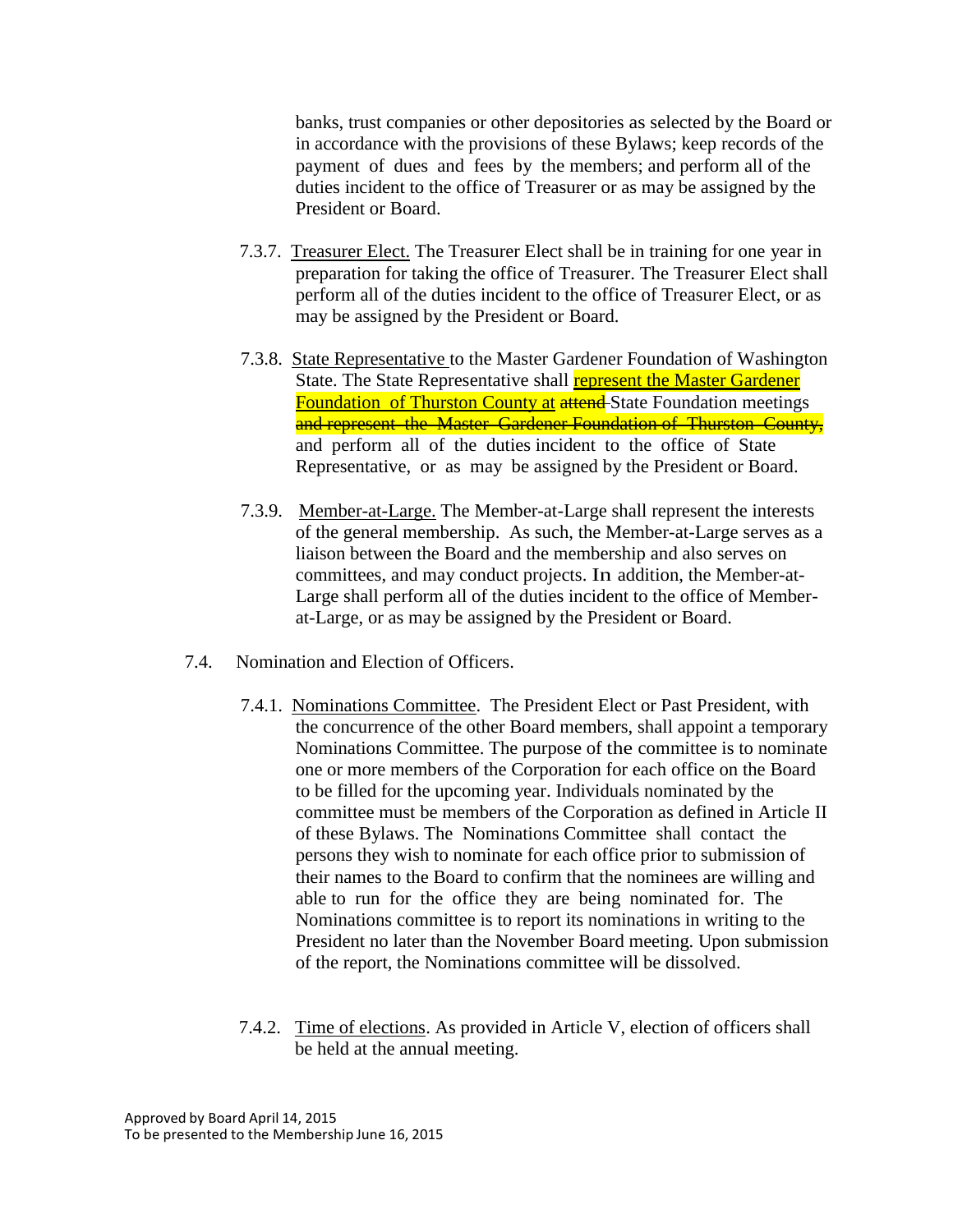- 7.4.3. Notice of Elections. The names of the known nominees shall be announced to the membership in the newsletter or via message sent prior to the annual meeting.
- 7.4.4. Procedures for Elections. At the election of officers, nominations may be made from the floor provided the consent of each nominee has been secured. Only members in good standing, who are present, may vote. There shall be no voting by proxy.

If there are no contested offices, elections shall be held without requirement of written ballots. If there is only one nominee for an office, voting may be by voice vote. If there are contested offices, written ballots shall be provided to members at the time of the annual meeting, completed by members in attendance and tallied prior to the conclusion of the meeting. The candidates receiving the highest number of votes shall be elected.

The terms of office shall commence as of January 1 and continue until successors are elected and take office.

# **ARTICLE VIII**

## **COMMITTEES**

The Board shall appoint such committees as necessary to conduct business of the Corporation. Said committees shall report directly to the Board.

# **ARTICLE** IX

## ADMINISTRATIVE PROVISIONS

#### 9.1. Books and Records.

The Corporation shall keep at its registered office copies of its current Articles of Incorporation and Bylaws; correct and adequate records of accounts and finances; minutes of the proceedings of its members and Board and any minutes which may be maintained by committees of the Board; records of the name and address and class, if applicable of each member and Director; and such other records as may be necessary or advisable. All books and records of the Corporation shall be open at any reasonable time for inspection by any member. The books and records will be retained for at least ten years, although any end-of-year financial statements, tax